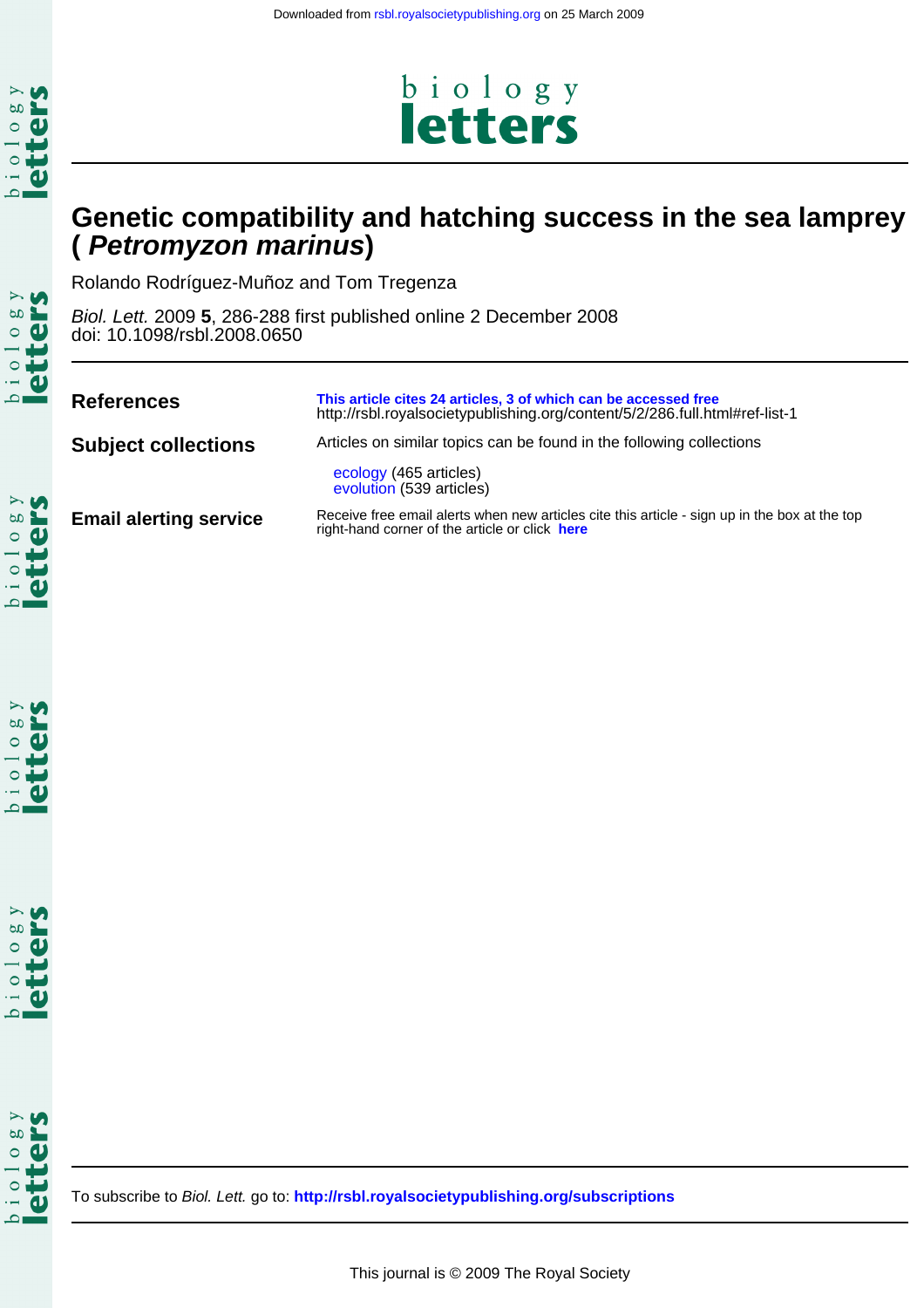

 $\frac{1}{2}$  as

 $\mathbf{g}$  $\circ$ 

 $\infty$  $\circ$ 

Population genetics

**Ietters** 

doi:10.1098/rsbl.2008.0650 Published online 2 December 2008

# Genetic compatibility and hatching success in the sea lamprey (Petromyzon marinus)

#### Rolando Rodríquez-Muñoz and Tom Tregenza\*

School of Biosciences, Centre for Ecology and Conservation, University of Exeter, Cornwall Campus, Tremough, Penryn TR10 9EZ, UK \*Author for correspondence (T.Tregenza@exeter.ac.uk).

Recent discussion of genetic benefits of polyandry and female mate choice has distinguished between two potential factors influencing offspring quality: (i) some males carry higher quality genes and (ii) males and females differ in their degree of genetic compatibility. We examined evidence for effects of good genes and genetic compatibility on embryonic survival of sea lamprey (Petromyzon marinus), a fish species with external fertilization that spawns in North Atlantic rivers. Using in vitro fertilization, we made all possible crosses among 10 males and 5 females collected in the spawning grounds. Male identity did not have any significant effect on hatching success. However, female identity and male $\times$ female interactions had a highly significant effect on hatching success. Our results suggest that genetic compatibility between male and female genomes plays an important role in embryo survival during the early stages of development in the sea lamprey.

Keywords: genome interactions; inviability; non-additive genetic variance; external fertilization

# 1. INTRODUCTION

Two of the main hypotheses explaining the evolution of female mate choice and polyandrous behaviour rely on the existence of either differences in genetic quality among males or variation in genetic compatibility among potential partners (Zeh & Zeh 1996, 1997; Jennions & Petrie 2000; Colegrave et al. 2002). Thus, females fertilizing their eggs with sperm from males carrying good genes or genes that are more compatible with their own genome, gain a fitness [advant](#page-3-0)a[ge for](#page-3-0) [their offspring. Although most studies seek to](#page-3-0) explain their findings in terms of either good or compatible genes (Tregenza & Wedell 2000), both explanations are not necessarily mutually exclusive (Colegrave et al. 2002; Puurtinen et al. 2005). Inbreeding depression is an example of genetic incompatibility with widespread [occurrence \(Tregenza &](#page-3-0) Wedell 2000), but there is also good evidence for the coe[xistence of good](#page-3-0) [and compatible genes that a](#page-3-0)re not dependent upon consanguineous matings in a number of different taxonomic groups ([Laurila](#page-3-0) et al. 2002; Ivy 2007; Wedekind et al. 2008).

Because they have external fertilization, lampreys provide an opportunity to study genotype by genotype

naturally occurring genomes. Lamprey social mating [systems ra](http://rsbl.royalsocietypublishing.org/)nge from monogamy to promiscuity (Malmqvist 1986), and polyandrous behaviour has been described even in very territorial and socially monandrous species such as the sea lamprey (Petromyzon marinus; Scribner & Jones 2002). In this s[tudy, we carry ou](#page-3-0)t a cross-classified design to assess the genetic components of early embryo survival on the sea lamprey. This design allows for the calculation of male, female and male $\times$ [female effects,](#page-3-0) and the estimation of the contributions of additive, maternal, dominance and environmental components to the total phenotypic variance (Lynch & Walsh 1998).

#### 2. MATERIAL AND METHODS

We collected 15 female and 18 male adult lampreys at their spawning grounds in the river [Sella basin \(Northern Spain\)](#page-3-0). The day after collection, we crossed 10 males and 5 females following a North Carolina II design (Lynch & Walsh 1998, p. 598). After being anaesthetized, we extracted approximately 1.3 ml of sperm from each of the males and stored it at low temperature (Rodríguez-Muñoz & Ojanguren 2002). Females were processed consecutively and one at a time. For each female, we first extracted a sample of eggs exceeding the total amount required for the 10 crosses. Then we took 10 [subsamples](#page-3-0) [using](#page-3-0) [a](#page-3-0) teaspoon, and introduced them into 10 dry 100 ml plastic jars. Each subsample was mixed with 50  $\mu$ l of sperm from one of the males just after [adding](#page-3-0) [25](#page-3-0) [ml](#page-3-0) [of](#page-3-0) [river](#page-3-0) [water.](#page-3-0) [The](#page-3-0) [mix](#page-3-0)ture was stirred for a few seconds and then left in the dark for approximately 10 min. Between 10 and 30 min after fertilization, we washed the eggs gently with clean water and transferred three subsamples of 50 eggs each into independent plastic jars filled with 50 ml of water. We did not replicate fertilizations because previous experience showed that all eggs are usually fertilized in this species (Rodríguez-Muñoz & Ojanguren 2002). Our design (in common with studies in other species, e.g. Wedekind et al. 2008) makes the assumption that this brief period, during which eggs and sperm from a cross are together before being divided into three independent pots, does not exert a common influence over the subsequent viability of the eggs.

Jars containing eggs were incubated in dar[kness](#page-3-0) [at](#page-3-0)  $17-20^{\circ}$ C for [the](#page-3-0) [first](#page-3-0) [4](#page-3-0) [days,](#page-3-0) and at  $18.4 \pm 1^{\circ}$ C for the remaining incubation period. Inc[ubation](#page-3-0) [temperature](#page-3-0) was selected to maximize egg survival (Piavis 1961). Replicates from the same family were randomly assigned to one of 300 available positions distributed among seven incubation trays. Tray position was changed daily along the vertical shelving of the incubator, so that each tray spent an equal amount of time at each shelf. Dead eggs were removed at intervals of 3–4 days.

Fertiliz[ation](#page-3-0) [rate](#page-3-0) [wa](#page-3-0)s estimated from the number of eggs with a visible perivitelline space, characteristic of fertilized eggs (Ciereszko et al. 2000), 10 min after sperm and egg mixing. Hatching success was calculated from the number of eggs hatching in each replicate as a proportion of the total number of eggs fertilized.

We analysed hatching success by including sire and dam as random factors in a two-way ANOVA. Variance components and the relative contribution of additive, dominance, mat[ernal](#page-3-0) [and](#page-3-0) [environmen](#page-3-0)tal effects were estimated following Lynch & Walsh (1998, pp. 598–603).

### 3. RESULTS

Among the 50 families, 44 had 100 per [cent fertiliza](#page-3-0)[tion](#page-3-0) rate, 3 had 98 per cent and only 1 each had 97, 87 and 83 per cent. Overall hatching success was high, with 42 per cent of families having more than 90 per cent and 60 per cent of families more than 80 per cent. Developmental abnormalities such as strong cellular asymmetries in developing embryos were common, but we did not see any evidence for pathogen attacks such as fungal infections on unhatched eggs.

Dam and dam $\times$ sire effects had significant effects on hatching success (table 1), and explained 31 per cent of the total variance. Sire effects were absent, and sire

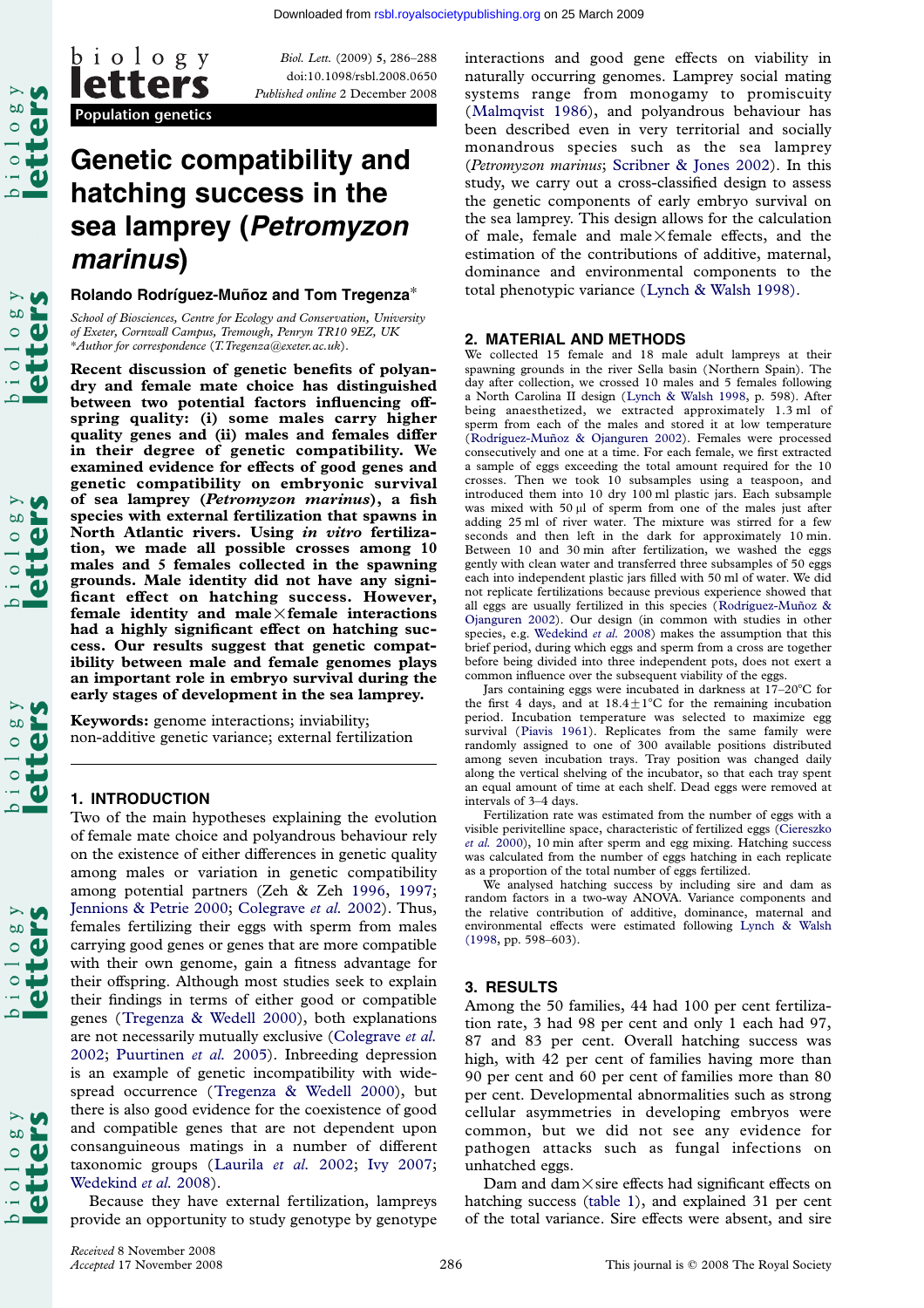

 $\frac{1}{10}$  o  $\frac{1}{10}$  o  $\frac{8}{5}$  y

Table 1. Results from the two-way ANOVA, [factor](http://rsbl.royalsocietypublishing.org/) [variances](http://rsbl.royalsocietypublishing.org/) [and](http://rsbl.royalsocietypublishing.org/) [estima](http://rsbl.royalsocietypublishing.org/)ted values of the causal components of hatching success in P. marinus. (Approximate 95% confidence intervals (CI) are estimated using the conservative approach proposed by Lynch & Walsh (1998). The coefficient of variation (CV) for variance components is also shown (Houle 1992). The negative value for the sire variance was set to zero (Graham & Edwards 2001) for the calculation of variance components.  $V_M$ , maternal effects;  $V_A$ , additive variance;  $V_D$ , dominance variance;  $V_E$ , environmental variance.)

| source                                                     | d.f.           | МS                           | F                       | <i>t</i> -value         | var (CI)                                                        | comp                                               | var                              | $_{\rm CV}$                 | per cent                    |
|------------------------------------------------------------|----------------|------------------------------|-------------------------|-------------------------|-----------------------------------------------------------------|----------------------------------------------------|----------------------------------|-----------------------------|-----------------------------|
| dam<br>sire<br>$\text{dam} \times \text{sire}$<br>residual | Q<br>36<br>100 | 0.57<br>0.07<br>0.12<br>0.07 | 4.750<br>0.583<br>1.714 | 0.003<br>0.802<br>0.019 | 0.015(0.050)<br>$-0.002(0.012)$<br>0.017(0.044)<br>0.070(0.044) | $V_M$<br>$V_{\rm A}$<br>$V_{\rm D}$<br>$V_{\rm E}$ | 0.015<br>0.000<br>0.067<br>0.020 | 15.7<br>0.0<br>33.2<br>18.1 | 14.8<br>0.0<br>65.5<br>19.7 |

variance was slightly negative (Graham & Edwards 2001; Evans et al. 2007). Overall, dominance and maternal components explained 80 per cent of the phenotypic variance. Assuming epistatic genetic variance to be negligible, we f[ound that dominance](#page-3-0) [varia](#page-3-0)n[ce showed the hig](#page-3-0)hest contribution to the observed variation in hatching success (table 1) and additive variance had no effect.

## 4. DISCUSSION

Our results suggest that dominance variance is the main factor explaining hatching success in the studied sea lamprey population. Maternal effects are also important, but we found no evidence for additive variance. Similar findings have been reported for some other species (Rudolfsen et al. 2005; Evans et al. 2007), although the relative contribution of additive and non-additive variances on early survival varies widely (Marshall & Evans 2007; Pitcher & Neff 2007; Wedekind et al. 2008).

[In fishes,](#page-3-0) egg-medi[ated](#page-3-0) [maternal](#page-3-0) [effects](#page-3-0) [ha](#page-3-0)v[e](#page-3-0) [been](#page-3-0) related to differences in egg ripeness, size or composition (Kamle[r 2005\). Our lampreys](#page-3-0) [were processed](#page-3-0) [just after natural maturatio](#page-3-0)n, and thus they are very unlikely to be affected by overripening. This points towards differences in egg size or composition as the m[ain potential](#page-3-0) factors explaining the observed variance due to maternal effects.

Our observation of high levels of dominance variance, combined with a lack of additive effects, could reflect the existence of balancing selection (Charlesworth & Hughes 2000), and appears to be a robust finding even though our design does not allow for the estimation of variance due to epistasis. Considering epistatic interactions involving only two l[oci, there is no evidence f](#page-3-0)or additive  $\times$  additive epistasis, as a small fraction of it is expected in the sire variance (Lynch & Walsh 1998; Charlesworth & Hughes 2000). Although epistasis involving dominance (additive  $\times$  dominance and dominance  $\times$  dominance interactions) could be present in the dam $\times$ sire effects, dominance va[riance constitutes an important portion](#page-3-0) [of that inter](#page-3-0)action (Lynch & Walsh 1998). The potential existence of co-adapted gene complexes is a second factor that could explain the importance of  $sire \times$ dam interactions, and might help to explain the maintenance of epist[atic variance. For alte](#page-3-0)rnative co-adapted complexes to persist (and not be lost by drift), there need to be alternative niches in space or time. It is not apparent what such niches might be for these fish, although a possibility is that differences in temperature within the river could be important. Finally, the possible existence of selfish genetic elements that might lead to incompatibilities among mates (Zeh & Zeh 1996) warrants further investigation.

To prevent misleading results due to compatibility, our results underline the importance of estimating male fertilization s[uccess at very ea](#page-3-0)rly stages of egg development in sperm competition experiments (García-González 2008).

Irrespective of the source of the incompatibilities we observed, an outstanding question is whether or not wild lampreys can avoid incompatible mates t[hrough mate choice. S](#page-3-0)uch avoidance would help to maintain the sources of incompatibility since they would not be exposed to such strong selection. Postcopulatory choice is impossible in sea lampreys, since fertilization is external and male territoriality enforces monandry on females while they are with a particular mate. However, females may mate with more than one male over a breeding season (Scribner & Jones 2002), so it is possible that they might lay a greater proportion of their eggs upon receipt of some cue indicating the compatibility of a particular male. Alternatively, they might approach [particular males](#page-3-0) [select](#page-3-0)ively: it has been shown that male lampreys release a pheromone that is detected by females during the breeding season (Li et al. 2002). This olfactory signal may carry information on compatibility as occurs in some major histocompatibility complex-mediated mate choice situations (Milinski 2006), but no evidence is curre[ntly available. M](#page-3-0)any of these questions appear amenable to future studies, which might for instance compare the egg viability seen in crosses between pairs of fish found s[pawning](#page-3-0) [toget](#page-3-0)her with that of random crosses.

Genetic compatibility could be an important factor in promoting the communal spawning behaviour characteristic of most lamprey species (Malmqvist 1986), where females can mate to up to three males at once (Cochran et al. 2008). This behaviour could allow females to extend mate choice in relation to compatibility beyond gametes releasing, pa[rticularly if](#page-3-0) [egg–s](#page-3-0)perm interactions prior to fertilization allow selection [of the most comp](#page-3-0)atible males. Increased fertilization success through polyandry has been shown in another species with external fertilization (Marshall & Evans 2005). Our results suggest that it would be fruitful to conduct similar studies in other species of lamprey and other communal spawners.